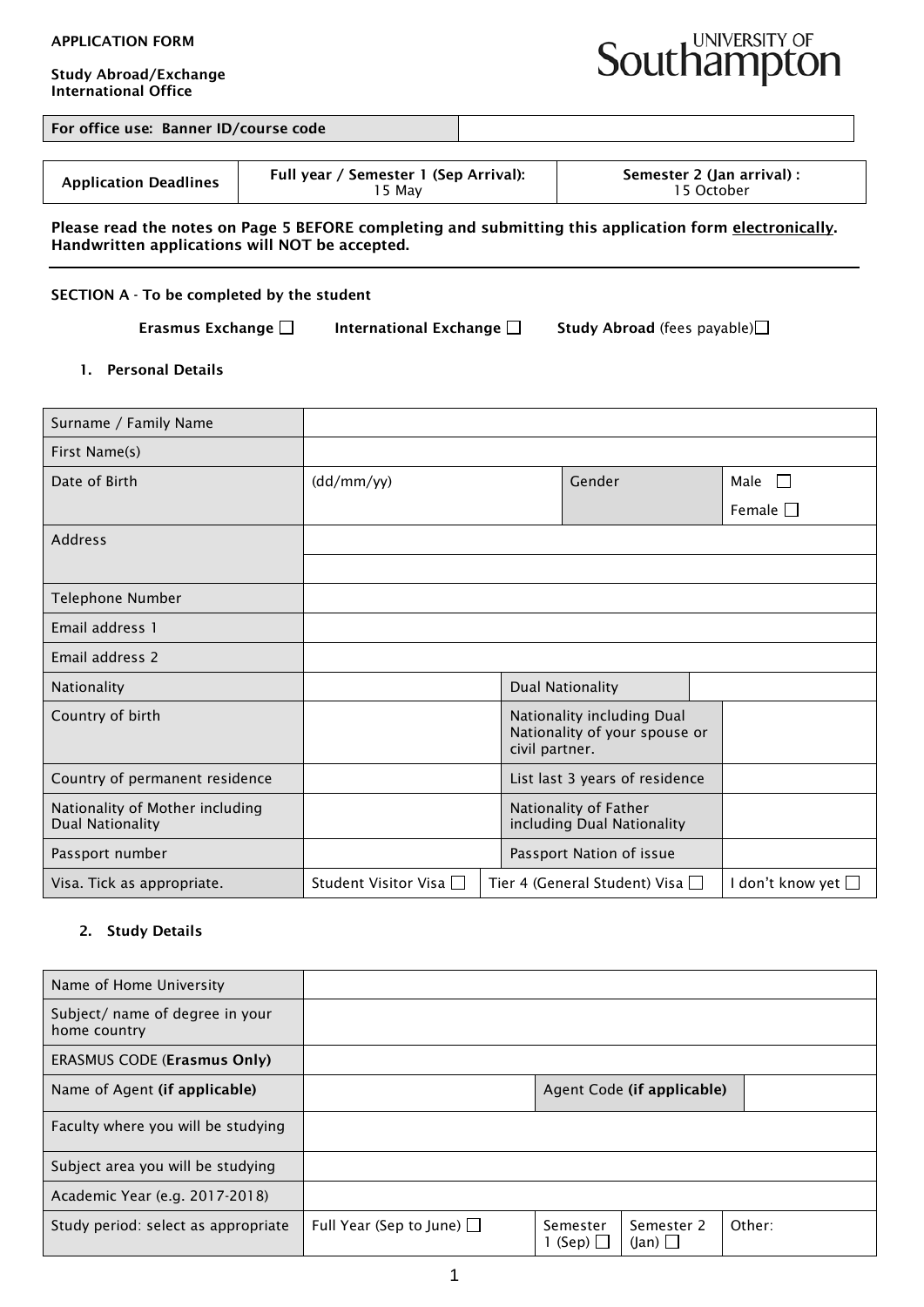| Level of study at Southampton | Undergraduate $\Box$ | Postgraduate<br>  taught (Masters) $\Box$   (Doctoral) $\Box$ | Postgraduate | research |
|-------------------------------|----------------------|---------------------------------------------------------------|--------------|----------|
|-------------------------------|----------------------|---------------------------------------------------------------|--------------|----------|

## 3. Proposed Study Modules

Contact the **Academic Department** where you will be studying for details of the modules available or alternatively take a look at our current module catalogue [\(http://www.southampton.ac.uk/courses.page\)](http://www.southampton.ac.uk/courses.page) to help you complete this section. For English language courses, see Notes on Page 4.

Give details of the modules in which you are interested in order of preference. It may not be possible for you to take all your preferred modules. Availability will be confirmed when you arrive.

If you would like to take a module in a different subject area please indicate below (only ONE per semester - not applicable if you are a Law student).

| Semester 1                                                                                           | <b>Module Title</b>                                  | Module code | <b>CATS/ECTS credits</b> |
|------------------------------------------------------------------------------------------------------|------------------------------------------------------|-------------|--------------------------|
| Preference 1                                                                                         |                                                      |             |                          |
| <b>Preference 2</b>                                                                                  |                                                      |             |                          |
| <b>Preference 3</b>                                                                                  |                                                      |             |                          |
| <b>Preference 4</b>                                                                                  |                                                      |             |                          |
| <b>Reserve</b>                                                                                       |                                                      |             |                          |
| <b>Reserve</b>                                                                                       |                                                      |             |                          |
| Semester 2                                                                                           | <b>Module Title</b>                                  | Module code | <b>CATS/ECTS credits</b> |
| Preference 1                                                                                         |                                                      |             |                          |
| <b>Preference 2</b>                                                                                  |                                                      |             |                          |
| <b>Preference 3</b>                                                                                  |                                                      |             |                          |
| Preference 4                                                                                         |                                                      |             |                          |
| <b>Reserve</b>                                                                                       |                                                      |             |                          |
| <b>Reserve</b>                                                                                       |                                                      |             |                          |
| To be completed by <b>Erasmus</b> only                                                               |                                                      |             |                          |
| Number of credits required by my home University (it should<br>be 60 credits per semester = 30 ECTS) |                                                      |             |                          |
|                                                                                                      | If less than 30 ECTS a semester, please explain why. |             |                          |

|                                                                      | Students applying to the Winchester School of Art:                                              |  |  |
|----------------------------------------------------------------------|-------------------------------------------------------------------------------------------------|--|--|
|                                                                      | Please choose one pathway only and select your preferred subject areas in order of preference   |  |  |
| <b>Fine Art Pathway</b>                                              | Fine Art $\Box$                                                                                 |  |  |
| <b>Graphic Arts Pathway</b>                                          | Graphic Design $\Box$<br>Illustration $\square$<br>Motion Graphics $\Box$<br>Photography $\Box$ |  |  |
| <b>Fashion/Textile Design Pathway</b>                                | Fashion Design $\Box$ Knitwear $\Box$ Printed Textiles $\Box$<br>Woven Textiles $\Box$          |  |  |
| <b>Fashion Marketing/Management</b>                                  | Fashion Marketing $\Box$ Fashion Management $\Box$                                              |  |  |
| Current year of study                                                | Year $2 \Box$<br>Year 3 $\Box$<br>Other<br>Year 1    <br>Year 4                                 |  |  |
| All Pathways (with the exception<br>of Fashion Marketing/Management) | enclose a portfolio<br>(For guidance on submitting your portfolio, see the Notes on Page 4)     |  |  |

## 4. Education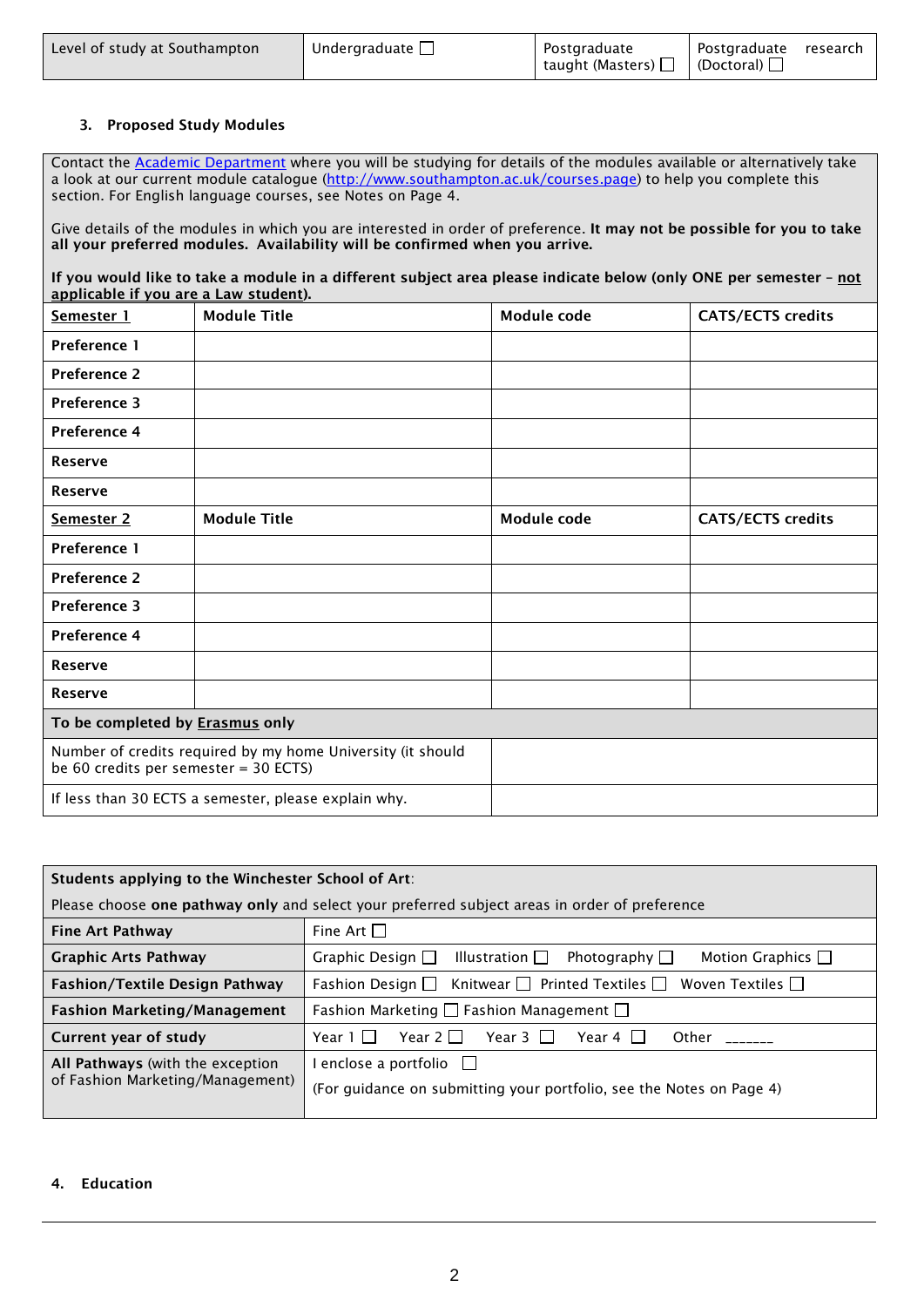| Please attach your most recent Transcript of your studies translated into English. |  |  |
|------------------------------------------------------------------------------------|--|--|
| Attach a transcript of your studies $\Box$                                         |  |  |
| Name of Institution<br>Qualification                                               |  |  |
|                                                                                    |  |  |

## 5. English Language Competence

| Is your first language English?                                                                                                                                                                                                                                                                                                                                                                                                                    | Yes $\Box$ | No $\Box$ | If no, what is your first<br>language? |  |
|----------------------------------------------------------------------------------------------------------------------------------------------------------------------------------------------------------------------------------------------------------------------------------------------------------------------------------------------------------------------------------------------------------------------------------------------------|------------|-----------|----------------------------------------|--|
| The Language Requirement for Regular Academic Session is IELTS 6.5* or equivalent with no subscore<br>below 5.5. This can vary according to programme, for more information about requirements and<br>exemptions please visit the following website<br>If you are an Erasmus student it is assumed that your language proficiency has been assessed by your home<br>institution as being the required level as detailed on the Erasmus+ Agreement. |            |           |                                        |  |
|                                                                                                                                                                                                                                                                                                                                                                                                                                                    |            |           |                                        |  |

#### 6. Additional Support

| Do you have any disabilities or medical or mental health              | Yes [<br>No II                                  |
|-----------------------------------------------------------------------|-------------------------------------------------|
| conditions which might require special arrangements or<br>facilities? | If yes, please give details on a separate sheet |

#### 7. Signature of Student\_\_\_\_\_\_\_\_\_\_\_\_\_\_\_\_\_\_\_\_\_\_\_\_\_\_\_\_\_\_\_\_\_\_\_\_\_\_\_\_\_\_\_\_\_\_\_\_\_\_\_\_

#### Data Protection

Do you consent to the University of Southampton and your home institution processing your application to undertake a programme at the University of Southampton on your behalf and for personal information about you and regarding your application, your progress and any marks or other relevant information being transferred between the University of Southampton and your home institution and vice versa?

| v<br>$\sim$ | N٥ |
|-------------|----|
|-------------|----|

#### I confirm that:

- the information I have given above is correct to the best of my knowledge.
- while I am studying at the University of Southampton, I agree to abide by the University's regulations,
- including those regarding academic integrity, personal conduct and behaviour.
- •

Signature \_\_\_\_\_\_\_\_\_\_\_\_\_\_\_\_\_\_\_\_\_\_\_\_\_\_\_\_\_\_\_\_\_\_\_\_ Date\_\_\_\_\_\_\_\_\_\_\_\_\_\_\_\_\_\_\_\_\_\_\_\_\_\_\_\_\_\_\_

SECTION B - To be completed by the Study Abroad or Exchange Co-ordinator or Personal Tutor at the sending university

I confirm that:

- this student has been nominated by our institution to undertake a study placement at the University of Southampton
- this student has sufficient academic ability and English language competence to follow the proposed programme of study at the University of Southampton.

| Signature        |              | Date ________________ |
|------------------|--------------|-----------------------|
| Email            |              |                       |
| Telephone Number | ------------ |                       |
| Role             |              |                       |
| Name             |              |                       |

**IMPORTANT: PLEASE COMPLETE AND RETURN THIS FORM WITH YOUR APPLICATION**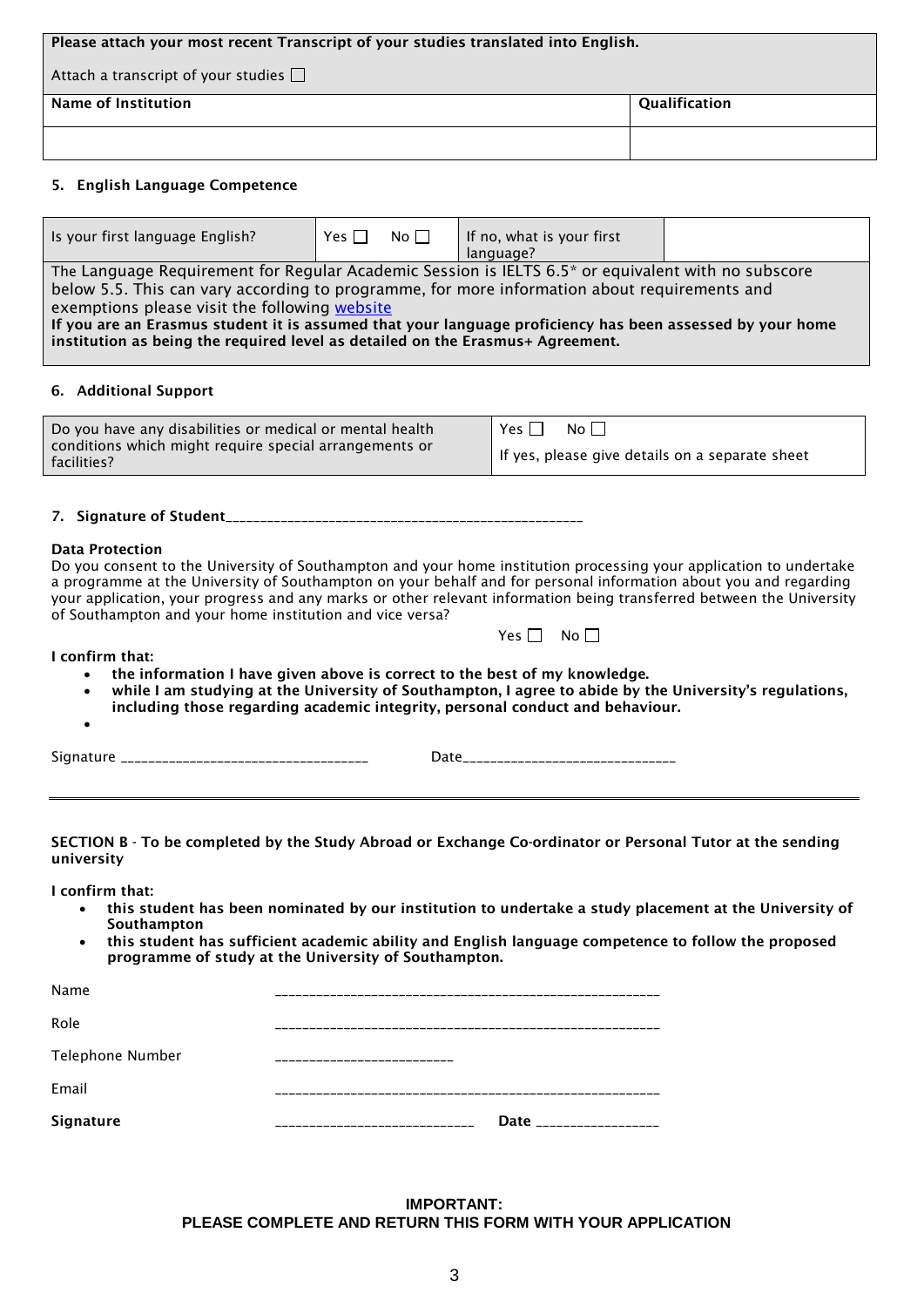# **CONFIDENTIAL**

## *ETHNIC ORIGIN SURVEY*

The university takes pride in the diversity of its students and is committed to creating an inclusive environment for students where differences are respected and students are treated in a fair and non-discriminatory way. The information you provide on this ethnic survey allows us over a period of time to determine our progress in meeting our commitment to increasing diversity in our student recruitment and retention.

All students applying to universities in the UK are asked to complete an ethnic origin form. The information is required by the Higher Education Statistics Agency and is used for monitoring purposes.

This information is NOT used for admissions purposes. Upon receipt in Student Services, the form is kept separate from your application and is not seen or made known to anyone considering your application for admission.

## *Please fill in the course you have applied for and print your name before signing the form. Please return this form with your application.*

Please read the list below and tick the appropriate box that you feel most nearly describes your ethnic origin.

|                                     | $(10)$ White – British                    |
|-------------------------------------|-------------------------------------------|
|                                     | (13) White Scottish                       |
| White------------------------       | (14) Irish Traveller                      |
|                                     | (15) Gypsy or Traveller                   |
|                                     | (19) Other white background               |
|                                     | (21) Black or Black British -Caribbean    |
| Black or Black British -----------  | (22) Black or Black British - African     |
|                                     | (29) Other Black background               |
| Asian or Asian British ------------ | (31) Asian or Asian British - Indian      |
|                                     | (32) Asian or Asian British - Pakistani   |
|                                     | (33) Asian or Asian British - Bangladeshi |
|                                     | (34) Chinese                              |
|                                     | (39) Other Asian background               |
| Mixed -                             | (41) Mixed - White & Black Caribbean      |
|                                     | (42) Mixed - White & Black African        |
|                                     | (43) Mixed - White & Asian                |
|                                     | (49) Other Mixed background               |
|                                     | (49) Other Mixed background               |
| Arab                                | (50) Arab                                 |
| Other Ethnic background             | 80)                                       |

I consent to the university processing this information for monitoring purposes, on the understanding that it will not be divulged to any person considering my application for admission.

| NAME <b>NAME</b>                                                                | TYPE OF STUDY APPLIED FOR     |                                         |
|---------------------------------------------------------------------------------|-------------------------------|-----------------------------------------|
| Erasmus Exchange $\square$                                                      | International Exchange $\Box$ | <b>Study Abroad</b> (fee paying) $\Box$ |
|                                                                                 |                               |                                         |
| Please return your completed application form in .pdf version to:               |                               |                                         |
| Non-EU Exchange, Switzerland and Study Abroad<br>Email: studyabroad@soton.ac.uk |                               |                                         |
| Erasmus Exchange<br>Email: erasmus@soton.ac.uk                                  |                               |                                         |

## Application Completion Notes

Notes on completing the application form (all sections are compulsory)

Please complete the form electronically or in black ink using capital letters (e.g. A, B, C)